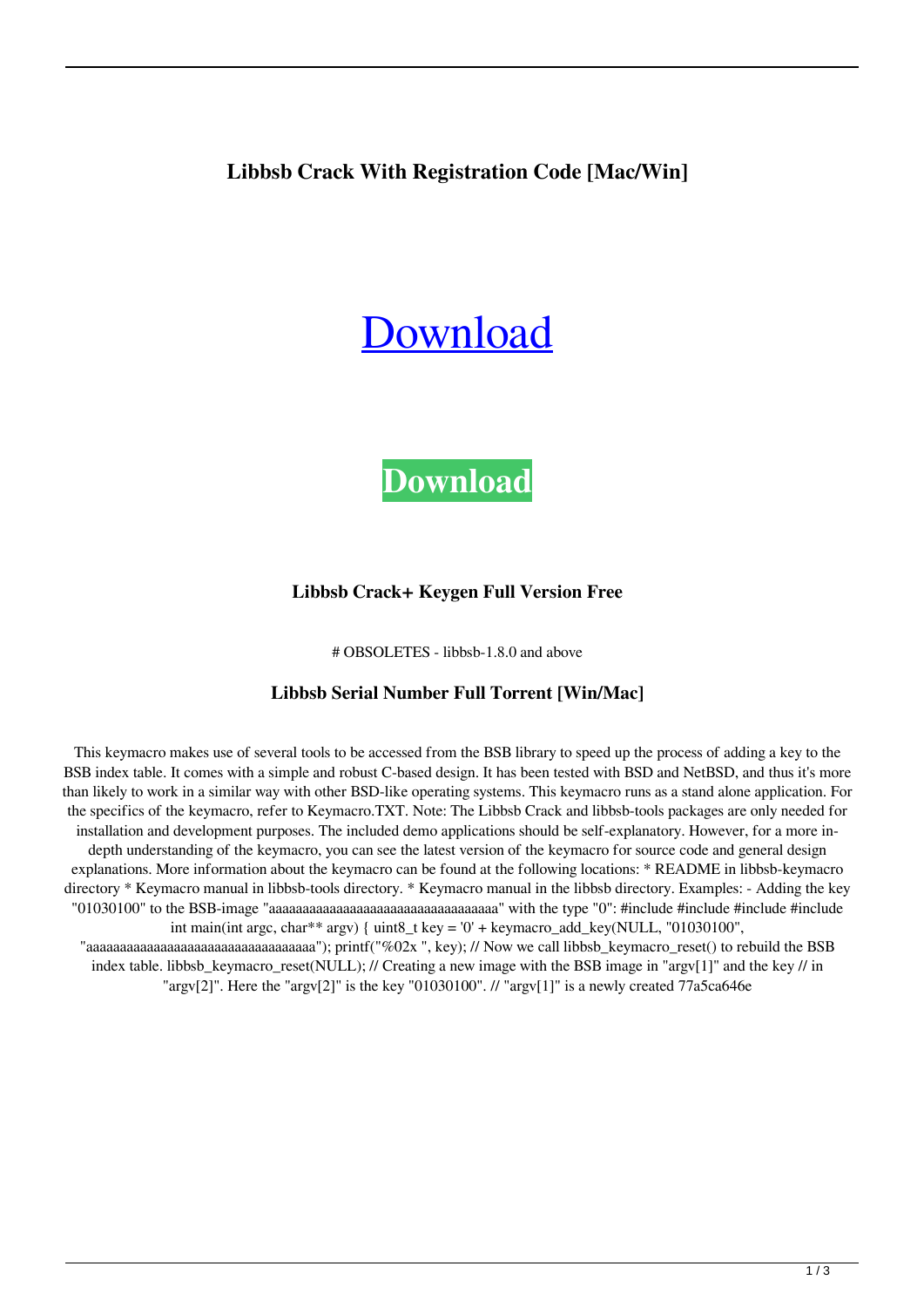## **Libbsb For Windows [Latest 2022]**

Libbsb is an open source implementation of BSB images (C# pixel format, produced by MS Game Cube). It is written in C with minimal dependencies, and has no external dependencies (except for Microsoft's.NET Framework). Libbsb will work with the latest version of the.NET Framework, and with Mono (version 2.8 or higher) and is platform independent. Libbsb is simple to use: no initialization or configuration is needed. All settings are maintained in the configuration file (sbsbconfig.xml) which resides in the same directory as the executable file (usually, the bin/Debug folder). In this article I will show you a way of using an emulator to play with the card image file of the game Atari Breakout (3D). I'm going to use the emulator MIPS Pico. This is what the card image of the game looks like: In order to play this card in the emulator, it's necessary to apply the following modifications to the original image file: Define a region around the central sprite (block of all white pixels). For this card, it is necessary to define a region that takes on the shape of a box with the dimensions of  $32x32$  pixels: Then, using the image editor GIMP, crop the central sprite as shown below: Finally, using your favorite image editing software, replace the original background and the central sprite with a transparent background (by simply filling in the white pixels with black) and insert the cropped image. This is the original background: This is the cropped central sprite: The modified card image file: Once the image file has been modified, it's necessary to select the following options in the settings of the emulator: Store the files in a directory (the default path is C:\emulato. This is the path where PicoMIPS will save the emulator files). Process a file at the start (a check box that has to be checked). In this way, when the emulator starts, it will read the card image file, and it will start the game. Monitor for card change (a check box that has to be checked). In this way, when the emulator detects a change of the card image file, it will restart the game. At the end, you need to check the path to the card image file on the simulator: To

## **What's New In?**

libbsb is a light-weight C library designed to provide reading and writing capabilities for BSB images to your applications. This is a library for (X)Emacs and (X)Emacs-related applications. What's new: \* Added PNG output support. \* Added PPM output support. \* Added GIF output support. \* Added TIF output support. \* Made `.pm' files work with GNU Autoconf (`./configure --enable-bsb-help'). \* Updated copyright notice. Packaging: a.tar.gz is the binary package a.tar.gz.tar.gz is the source package a.tar.gz.tar.gz.tar.gz is the DEB package Dependencies: libbsb-core depends on libpng libbsb-core depends on libgif libbsb-core depends on libjpeg libbsb-core depends on zlib Notes: Libbsb is written in pure ANSI C, so it is mostly platform-independent. For example, on a 32-bit Intel machine, it is made of 16-bit instructions, but on a 64-bit Power PC machine, it is made of 32-bit instructions. The most important external dependencies are Libpng (for the PNG image format), Libgif (for the GIF image format), Libjpeg (for the JPEG image format), zlib (for reading and writing ZIP archives). As some parameters are passed from the program to libbsb, several process-related environment variables need to be set before starting Libbsb. In particular, it is essential to set LD\_LIBRARY\_PATH to point to the installation directory of libpng, libgif, libjpeg, and zlib before starting the main Libbsb application. libbsb supports a small subset of the BSB image format. In particular, the BSB file format is defined in the ANSI/ISO C X11R6.7 Draft 97 Specification of Graphics Environment Interface. Some known limitations are listed below. - The BSB file format is only defined for images, but not for fonts, so font output support is not included. - This library does not support color images (although they are completely supported by BSB) - The extension of the filename is not supported, so all files without the `bsb' extension are loaded as `.png' or `.bmp' files. See the libbsb-examples package for more examples of how to use the library. Testing: - In order to build the tests, you need to have Boost and GD installed on your system. Building the tests: The tests are made using the GNU Autotools. To build them: ./configure make make